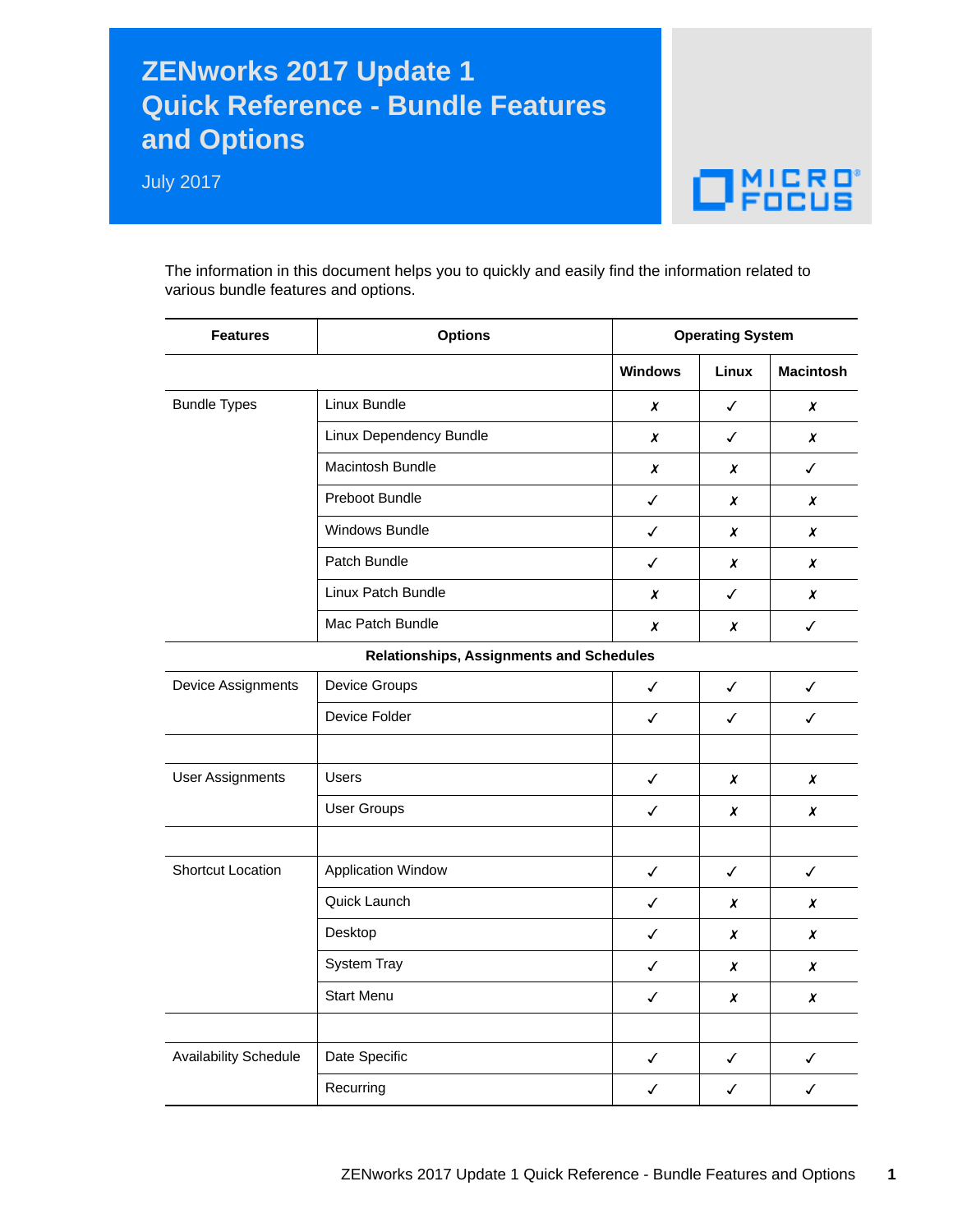| <b>Features</b>                                     | <b>Options</b>                           |                | <b>Operating System</b> |                  |  |
|-----------------------------------------------------|------------------------------------------|----------------|-------------------------|------------------|--|
|                                                     |                                          | <b>Windows</b> | Linux                   | <b>Macintosh</b> |  |
| Launch Schedule                                     | Date Specific                            | ✓              | ✓                       | ✓                |  |
|                                                     | Recurring                                | $\checkmark$   | ✓                       | $\checkmark$     |  |
|                                                     | Events*                                  | $\checkmark$   | X                       | X                |  |
|                                                     |                                          |                |                         |                  |  |
| <b>Distribution Schedule</b>                        | Date Specific                            | $\checkmark$   | $\checkmark$            | $\checkmark$     |  |
|                                                     | Recurring                                | $\checkmark$   | ✓                       | ✓                |  |
|                                                     | Events*                                  | ✓              | X                       | X                |  |
|                                                     | Wake on LAN                              | $\checkmark$   | $\checkmark$            | X                |  |
|                                                     | Install Immediately After Distribution   | $\checkmark$   | ✓                       | ✓                |  |
|                                                     | Install Immediately After Installation   | ✓              | ✓                       | $\checkmark$     |  |
|                                                     | Launch Immediately After Installation    | $\checkmark$   | ✓                       | ✓                |  |
|                                                     |                                          |                |                         |                  |  |
| *Events in Launch &<br><b>Distribution Schedule</b> | User Login Event                         | ✓              | x                       | X                |  |
|                                                     | User Logout Event                        | $\checkmark$   | X                       | X                |  |
|                                                     | Device Boot Event                        | ✓              | X                       | X                |  |
|                                                     | On Device Lock                           | $\checkmark$   | $\chi$                  | X                |  |
|                                                     | On Device Unlock                         | ✓              | X                       | X                |  |
|                                                     | ZENworks Login                           | ✓              | X                       | X                |  |
|                                                     | ZENworks Logout                          | $\checkmark$   | $\chi$                  | x                |  |
|                                                     | Device Connecting to Network             | ✓              | X                       | X                |  |
| Attempt a Dry Run                                   |                                          | X              | ✓                       | X                |  |
|                                                     |                                          |                |                         |                  |  |
| <b>Requirements</b>                                 |                                          |                |                         |                  |  |
| <b>Filter Conditions</b>                            | Architecture                             | $\checkmark$   | $\checkmark$            | $\checkmark$     |  |
|                                                     | <b>Bundle Installed</b>                  | $\checkmark$   | $\checkmark$            | ✓                |  |
|                                                     | Configuration Location                   | $\checkmark$   | $\checkmark$            | $\checkmark$     |  |
|                                                     | <b>Configuration Network Environment</b> | ✓              | ✓                       | ✓                |  |
|                                                     | Connected                                | $\checkmark$   | ✓                       | $\checkmark$     |  |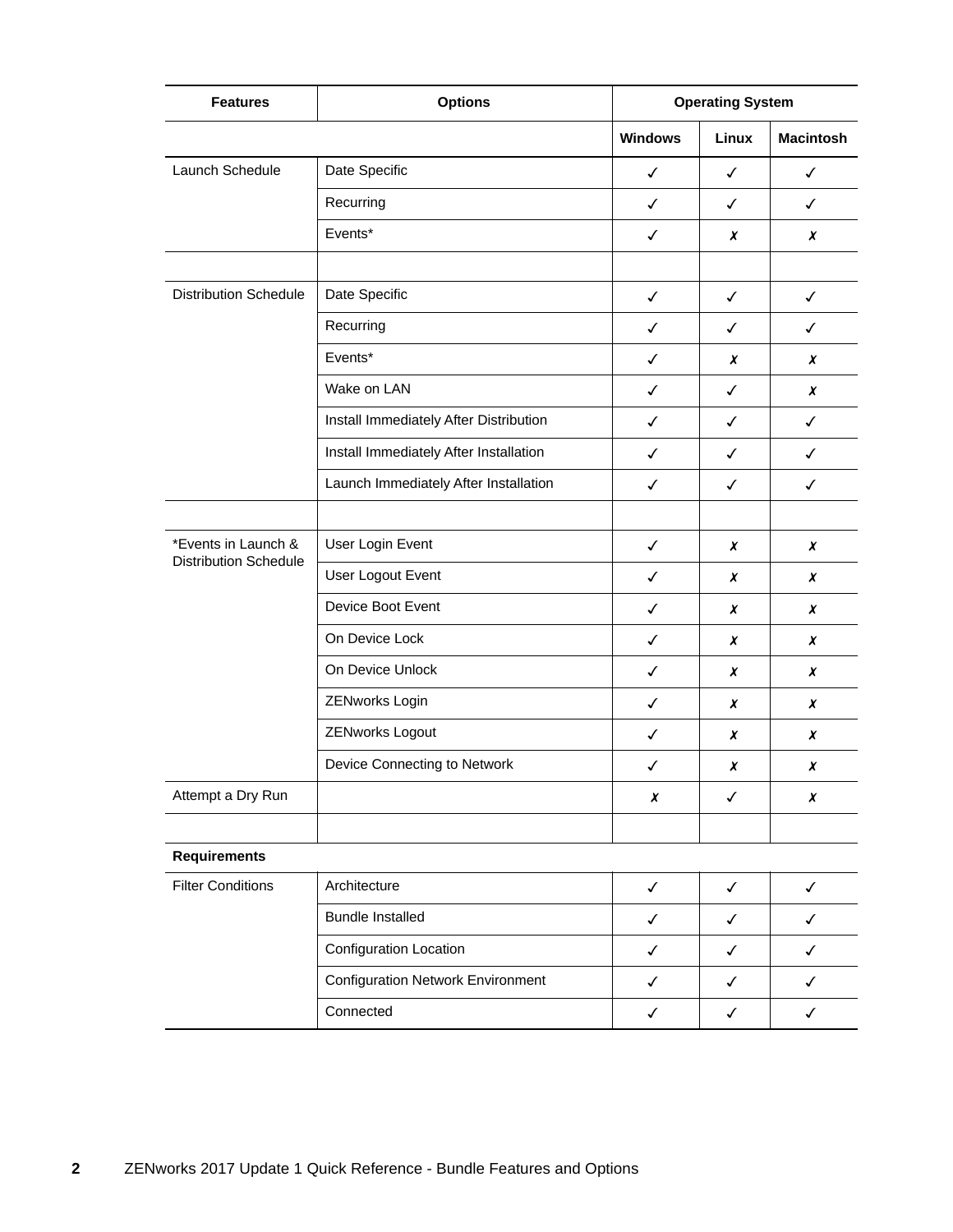| <b>Features</b>          | <b>Options</b>                     | <b>Operating System</b> |                  |                  |
|--------------------------|------------------------------------|-------------------------|------------------|------------------|
|                          |                                    | <b>Windows</b>          | Linux            | <b>Macintosh</b> |
| <b>Filter Conditions</b> | <b>Connection Speed</b>            | $\checkmark$            | ✓                | $\checkmark$     |
|                          | Disk Space Free                    | $\checkmark$            | $\checkmark$     | $\checkmark$     |
|                          | Disk Space Total                   | ✓                       | ✓                | ✓                |
|                          | Disk Space Used                    | ✓                       | ✓                | ✓                |
|                          | <b>Environment Variable Exists</b> | $\checkmark$            | ✓                | $\checkmark$     |
|                          | <b>Environment Variable Value</b>  | $\checkmark$            | $\checkmark$     | $\checkmark$     |
|                          |                                    |                         |                  |                  |
| <b>Filter Conditions</b> | <b>File Date</b>                   | $\checkmark$            | $\checkmark$     | $\checkmark$     |
|                          | <b>File Exists</b>                 | ✓                       | ✓                | ✓                |
|                          | <b>File Size</b>                   | ✓                       | ✓                | ✓                |
|                          | File Version                       | $\checkmark$            | x                | X                |
|                          | IP Segment                         | $\checkmark$            | $\checkmark$     | ✓                |
|                          | <b>Linux Distribution</b>          | x                       | ✓                | x                |
|                          | <b>Linux Kernal Version</b>        | X                       | ✓                | X                |
|                          | Linux Service Pack                 | X                       | $\checkmark$     | X                |
|                          | Logged on to Primary Workstation   | $\checkmark$            | $\boldsymbol{x}$ | $\boldsymbol{x}$ |
|                          | <b>Mac Distribution</b>            | x                       | x                | ✓                |
|                          | Memory                             | $\checkmark$            | ✓                | ✓                |
|                          | <b>Novell Client Installed</b>     | $\checkmark$            | x                | x                |
|                          | <b>Operating System - Windows</b>  | ✓                       | x                | X                |
|                          | Primary User is Logged in          | $\checkmark$            | $\pmb{\chi}$     | $\pmb{\chi}$     |
|                          | Processor Family                   | $\checkmark$            | $\checkmark$     | $\checkmark$     |
|                          | Processor Speed                    | $\checkmark$            | $\checkmark$     | $\checkmark$     |
|                          | Registry Key Exists                | $\checkmark$            | $\pmb{\chi}$     | $\pmb{\chi}$     |
|                          | Registry Key Value                 | $\checkmark$            | X                | X                |
|                          | Registry Key & Value Exists        | $\checkmark$            | $\pmb{\chi}$     | $\pmb{\chi}$     |
|                          | <b>Service Exists</b>              | $\checkmark$            | $\checkmark$     | $\checkmark$     |
|                          | Version of Application             | $\pmb{\chi}$            | X                | $\checkmark$     |
|                          | <b>Specified Devices</b>           | $\checkmark$            | $\checkmark$     | $\checkmark$     |
|                          | Version of RPM                     | $\boldsymbol{x}$        | $\checkmark$     | $\checkmark$     |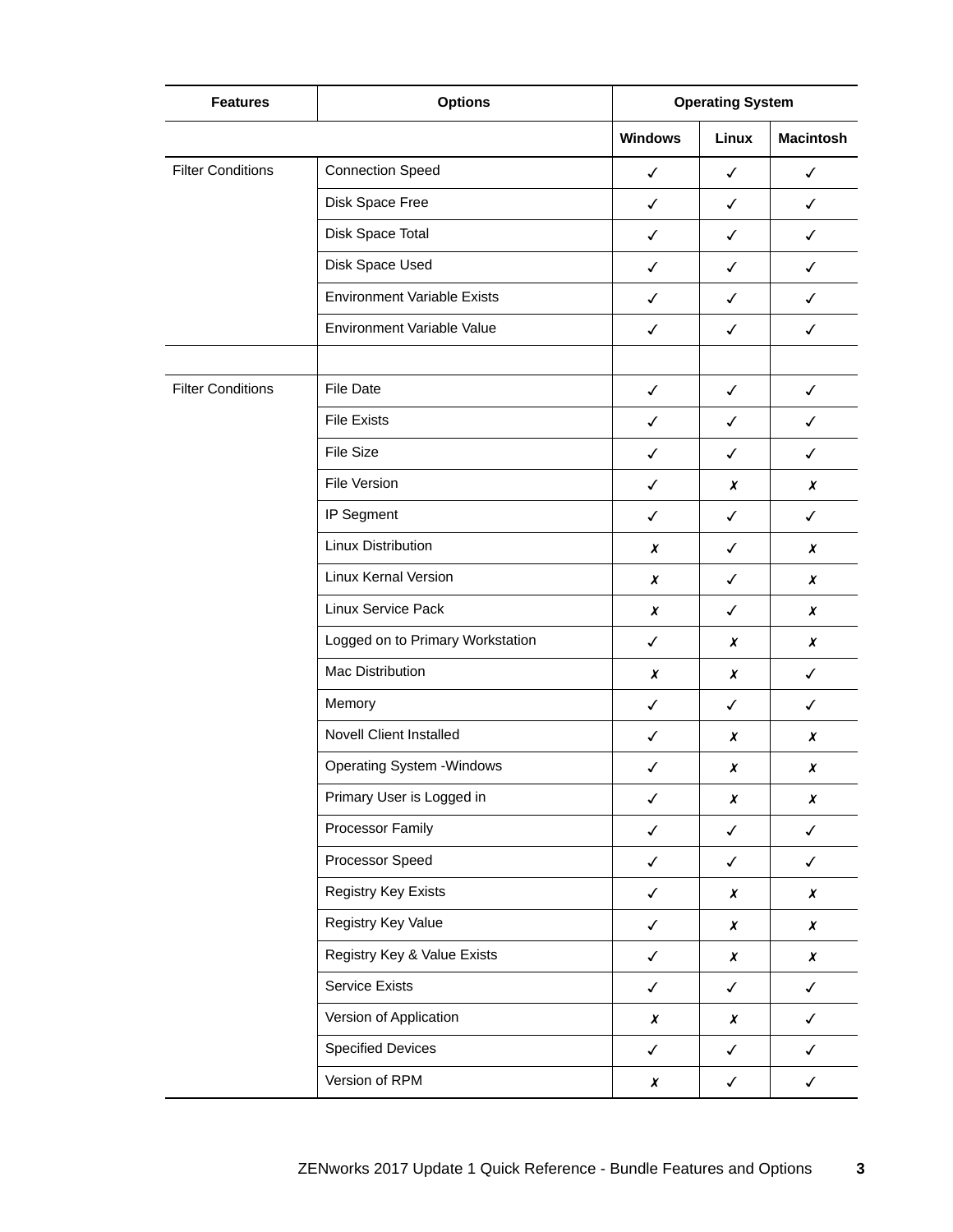| <b>Features</b> | <b>Options</b>                                            | <b>Operating System</b> |              |                  |
|-----------------|-----------------------------------------------------------|-------------------------|--------------|------------------|
|                 |                                                           | <b>Windows</b>          | Linux        | <b>Macintosh</b> |
|                 | ZENworks Agent Version (Filter Conditions -<br>continued) | $\checkmark$            | X            | $\boldsymbol{x}$ |
| <b>Actions</b>  |                                                           |                         |              |                  |
| Distribute      | <b>Distribute Files</b>                                   | $\checkmark$            | $\checkmark$ | $\checkmark$     |
|                 | Launch Executable                                         | $\checkmark$            | X            | X                |
|                 | Launch Java Application                                   | $\checkmark$            | $\checkmark$ | $\checkmark$     |
|                 | Launch Linux Executable                                   | $\pmb{\chi}$            | $\checkmark$ | $\boldsymbol{x}$ |
|                 | Launch Mac Executable                                     | $\boldsymbol{x}$        | X            | $\checkmark$     |
|                 | Prompt User                                               | $\checkmark$            | $\checkmark$ | $\checkmark$     |
|                 | Run Script                                                | $\checkmark$            | $\checkmark$ | $\checkmark$     |
|                 |                                                           |                         |              |                  |
| Install         | <b>Apply Personality</b>                                  | $\checkmark$            | X            | X                |
|                 | Copy Directory                                            | $\checkmark$            | $\checkmark$ | $\checkmark$     |
|                 | Copy Files                                                | $\checkmark$            | ✓            | ✓                |
|                 | Create or Delete Directory                                | $\checkmark$            | ✓            | $\checkmark$     |
|                 | Delay                                                     | $\checkmark$            | X            | X                |
|                 | Display Message                                           | $\checkmark$            | $\checkmark$ | $\checkmark$     |
|                 | Edit INI File                                             | $\checkmark$            | x            | $\boldsymbol{x}$ |
|                 | <b>Edit Text File</b>                                     | $\checkmark$            | $\checkmark$ | $\checkmark$     |
|                 | <b>End Process</b>                                        | $\checkmark$            | X            | $\boldsymbol{x}$ |
|                 | File Removal                                              | $\checkmark$            | $\checkmark$ | $\checkmark$     |
|                 | Install Bundle                                            | $\checkmark$            | $\checkmark$ | $\checkmark$     |
|                 | Install Directory                                         | $\checkmark$            | $\checkmark$ | $\checkmark$     |
|                 | <b>Install Files</b>                                      | $\checkmark$            | $\checkmark$ | $\checkmark$     |
|                 | Install MSI                                               | $\checkmark$            | X            | X                |
|                 | Install MSP                                               | $\checkmark$            | $\pmb{\chi}$ | $\pmb{\chi}$     |
|                 | <b>Install Network MSI</b>                                | $\checkmark$            | $\pmb{\chi}$ | $\pmb{\chi}$     |
|                 | Install RPM                                               | $\boldsymbol{x}$        | $\checkmark$ | $\checkmark$     |
|                 | Launch Bundle                                             | $\checkmark$            | $\checkmark$ | $\checkmark$     |
|                 |                                                           |                         |              |                  |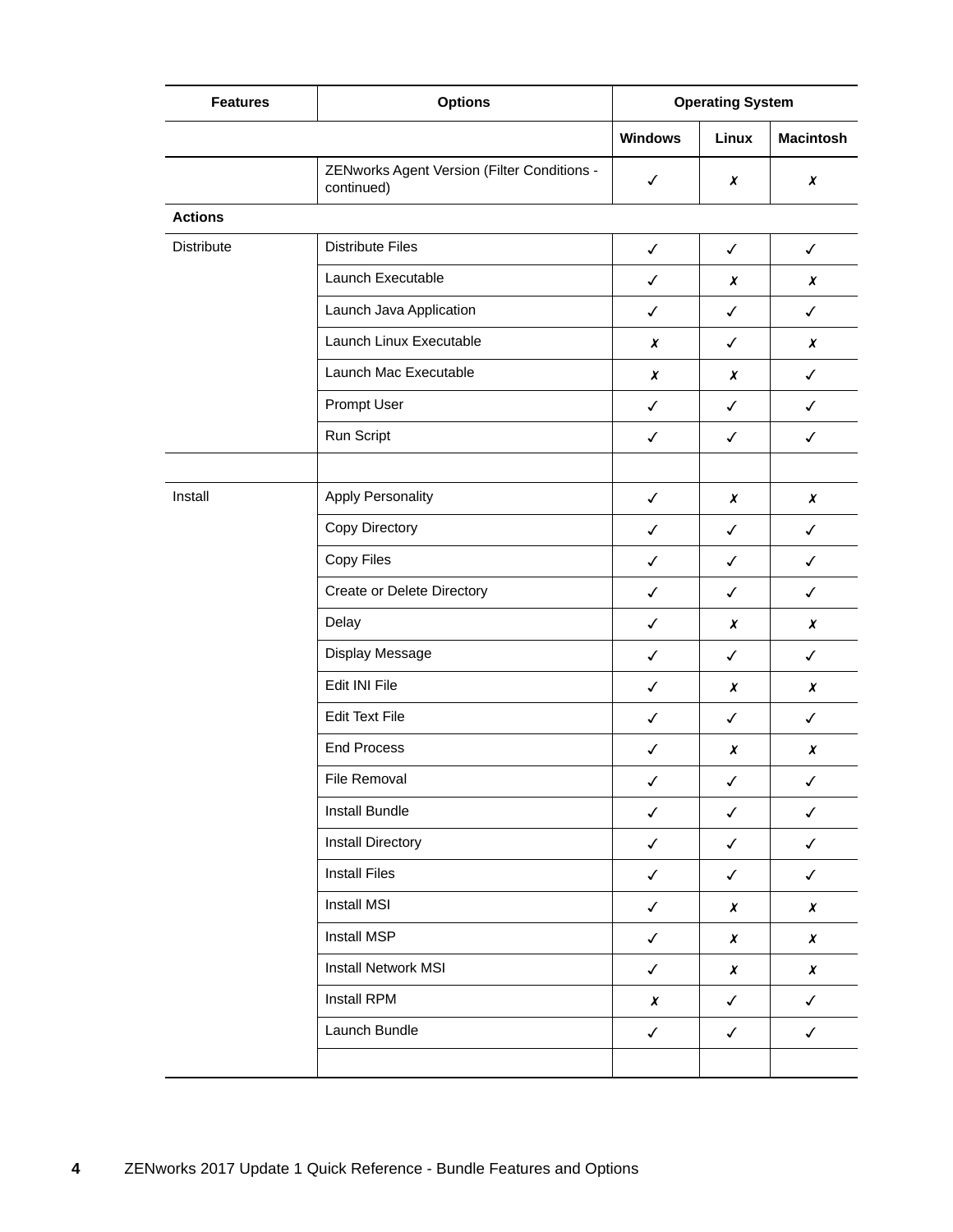| <b>Features</b> | <b>Options</b>               | <b>Operating System</b> |                  |                  |
|-----------------|------------------------------|-------------------------|------------------|------------------|
|                 |                              | <b>Windows</b>          | Linux            | <b>Macintosh</b> |
| Install         | Launch Executable            | $\checkmark$            | $\chi$           | $\boldsymbol{x}$ |
|                 | Launch Java Application      | $\checkmark$            | $\checkmark$     | $\checkmark$     |
|                 | Launch Linux Executable      | X                       | $\checkmark$     | $\checkmark$     |
|                 | Launch Mac Executable        | $\boldsymbol{x}$        | $\chi$           | $\checkmark$     |
|                 | Prompt User                  | $\checkmark$            | $\checkmark$     | ✓                |
|                 | Reboot or Shutdown           | $\checkmark$            | ✓                | ✓                |
|                 | <b>Registry Edit</b>         | $\checkmark$            | $\boldsymbol{x}$ | $\boldsymbol{x}$ |
|                 | Run Script                   | $\checkmark$            | $\checkmark$     | $\checkmark$     |
|                 | <b>Start or Stop Service</b> | $\checkmark$            | ✓                | $\checkmark$     |
|                 | <b>Store Personality</b>     | $\checkmark$            | $\boldsymbol{x}$ | X                |
|                 | <b>Uninstall Bundle</b>      | $\checkmark$            | $\checkmark$     | $\checkmark$     |
|                 | <b>Uninstall RPM</b>         | x                       | ✓                | $\checkmark$     |
|                 |                              |                         |                  |                  |
| Launch          | <b>Apply Personality</b>     | $\checkmark$            | X                | X                |
|                 | Copy Directory               | $\checkmark$            | ✓                | $\checkmark$     |
|                 | Copy Files                   | $\checkmark$            | $\checkmark$     | $\checkmark$     |
|                 | Create or Delete Directory   | $\checkmark$            | $\checkmark$     | $\checkmark$     |
|                 | Delay                        | $\checkmark$            | x                | x                |
|                 | Display Message              | $\checkmark$            | $\checkmark$     | $\checkmark$     |
|                 | Edit INI File                | $\checkmark$            | X                | X                |
|                 | <b>Edit Text File</b>        | $\checkmark$            | $\checkmark$     | $\checkmark$     |
|                 | <b>End Process</b>           | $\checkmark$            | X                | X                |
|                 | File Removal                 | $\checkmark$            | $\checkmark$     | $\checkmark$     |
|                 | Install Bundle               | $\checkmark$            | $\checkmark$     | $\checkmark$     |
|                 | <b>Install Directory</b>     | $\checkmark$            | $\checkmark$     | $\checkmark$     |
|                 | <b>Install Files</b>         | $\checkmark$            | $\checkmark$     | $\checkmark$     |
|                 | Launch Bundle                | $\checkmark$            | $\checkmark$     | $\checkmark$     |
|                 | Launch Executable            | $\checkmark$            | $\pmb{\chi}$     | X                |
|                 | Launch Java Application      | $\checkmark$            | $\checkmark$     | $\checkmark$     |
|                 | Launch Linux Executable      | $\boldsymbol{x}$        | $\checkmark$     | $\checkmark$     |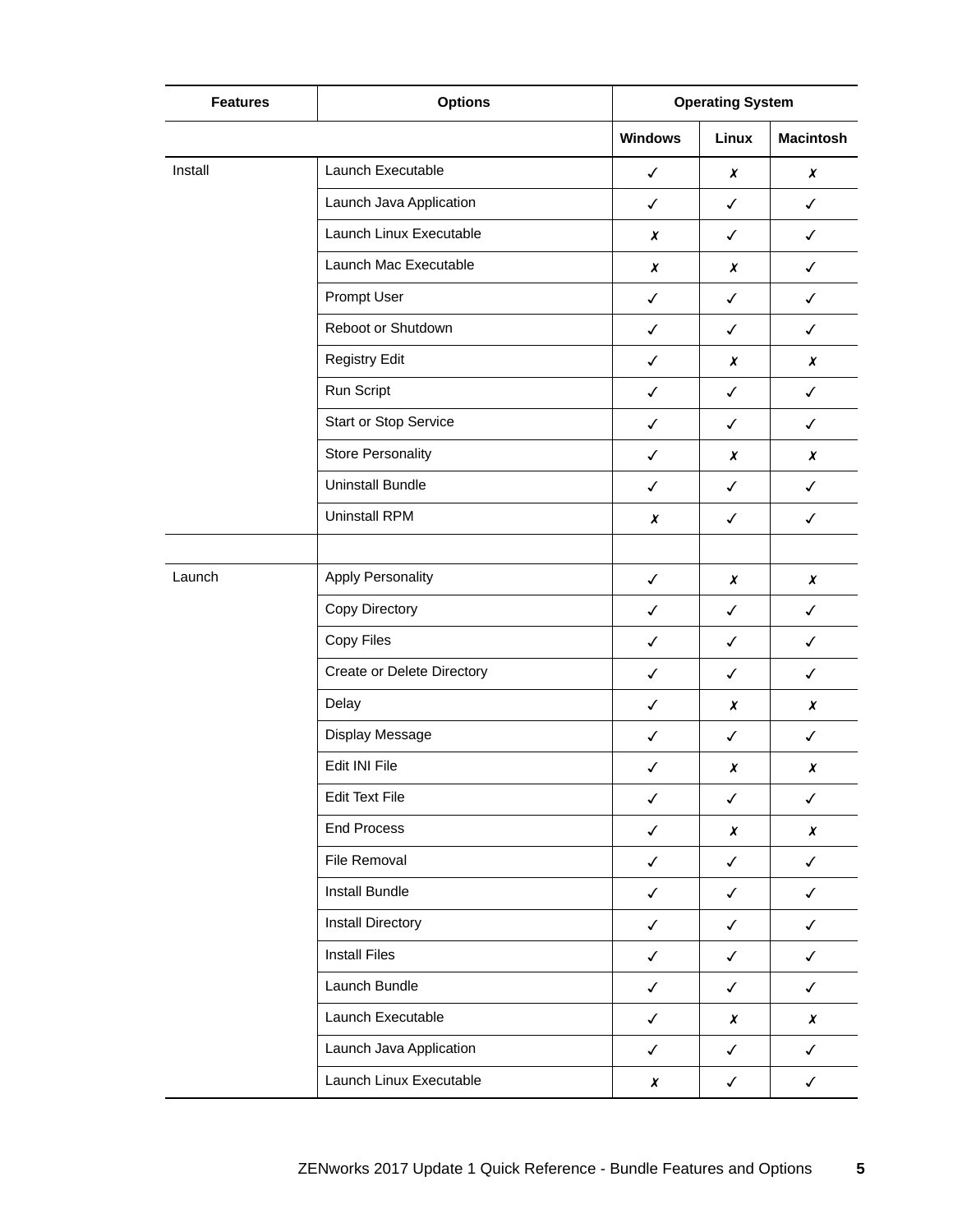| <b>Features</b> | <b>Options</b>                         | <b>Operating System</b> |                  |                  |
|-----------------|----------------------------------------|-------------------------|------------------|------------------|
|                 |                                        | <b>Windows</b>          | Linux            | <b>Macintosh</b> |
| Launch          | Launch Mac Executable                  | X                       | X                | $\checkmark$     |
|                 | Launch URL                             | $\checkmark$            | $\boldsymbol{x}$ | $\boldsymbol{x}$ |
|                 | Launch windows Thin Client Application | ✓                       | X                | X                |
|                 | Prompt User                            | $\checkmark$            | ✓                | $\checkmark$     |
|                 | Reboot or Shutdown                     | $\checkmark$            | ✓                | $\checkmark$     |
|                 | <b>Registry Edit</b>                   | $\checkmark$            | X                | X                |
|                 | Run Script                             | $\checkmark$            | ✓                | $\checkmark$     |
|                 | Start/Stop Service                     | $\checkmark$            | ✓                | $\checkmark$     |
|                 | <b>Store Personality</b>               | $\checkmark$            | X                | X                |
|                 | Repair Bundle                          | $\checkmark$            | $\boldsymbol{x}$ | $\boldsymbol{x}$ |
|                 |                                        |                         |                  |                  |
| Repair          | Copy Directory                         | $\checkmark$            | $\checkmark$     | $\checkmark$     |
|                 | Copy Files                             | $\checkmark$            | ✓                | $\checkmark$     |
|                 | Create or Delete Directory             | $\checkmark$            | ✓                | $\checkmark$     |
|                 | Delay                                  | $\checkmark$            | X                | X                |
|                 | Display Message                        | $\checkmark$            | $\checkmark$     | $\checkmark$     |
|                 | Edit INI File                          | $\checkmark$            | X                | X                |
|                 | <b>Edit Text File</b>                  | $\checkmark$            | ✓                | ✓                |
|                 | File Removal                           | $\checkmark$            | $\checkmark$     | $\checkmark$     |
|                 | <b>Install Directory</b>               | ✓                       | ✓                | ✓                |
|                 | <b>Install Files</b>                   | $\checkmark$            | $\checkmark$     | $\checkmark$     |
|                 | Launch Executable                      | $\checkmark$            | $\chi$           | $\pmb{\chi}$     |
|                 | Launch Java Application                | $\checkmark$            | $\checkmark$     | $\checkmark$     |
|                 |                                        |                         |                  |                  |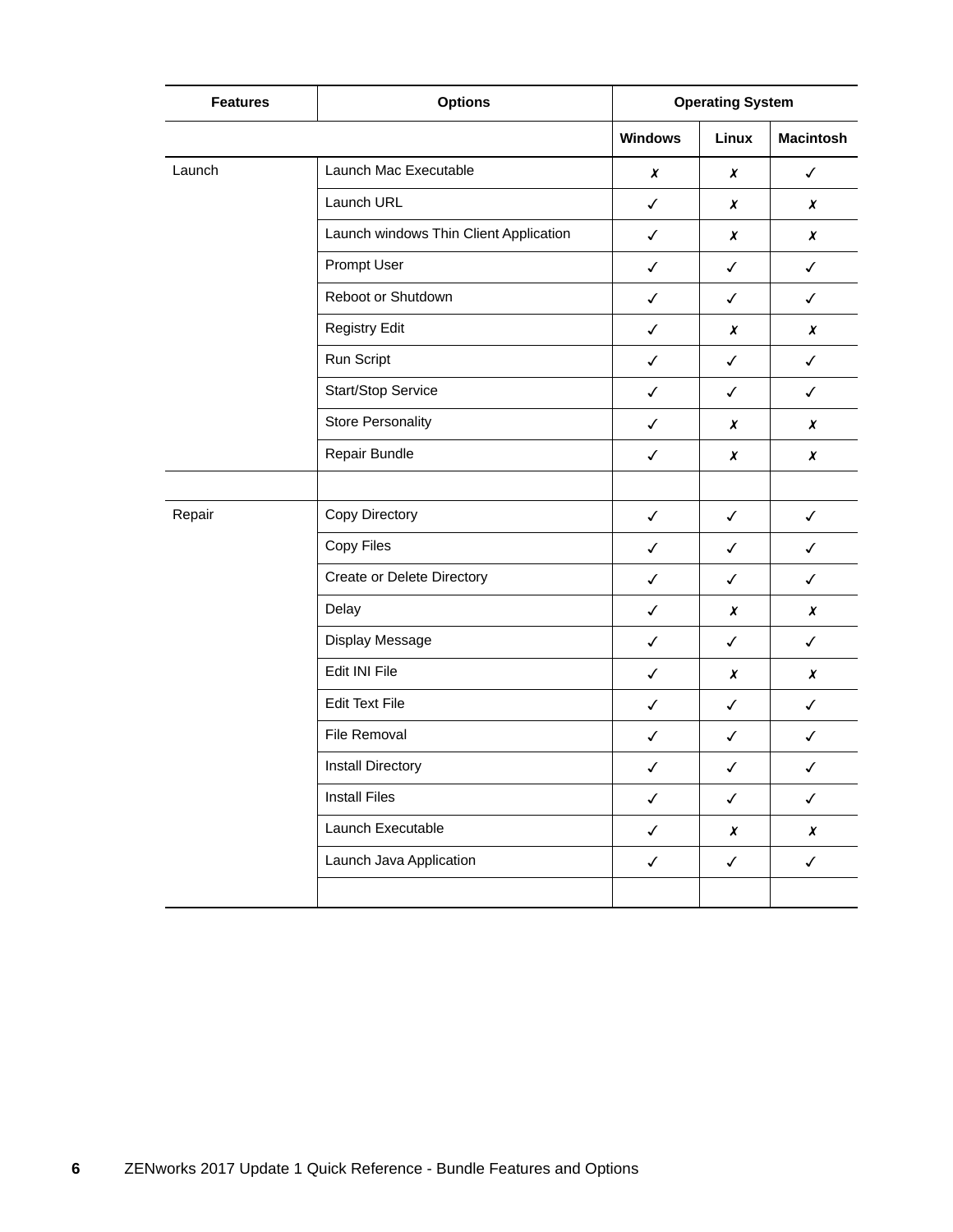| <b>Features</b> | <b>Options</b>          | <b>Operating System</b> |                  |                  |
|-----------------|-------------------------|-------------------------|------------------|------------------|
|                 |                         | <b>Windows</b>          | Linux            | <b>Macintosh</b> |
|                 | Launch Linux Executable | $\boldsymbol{x}$        | $\checkmark$     | $\checkmark$     |
|                 | Launch Mac Executable   | $\boldsymbol{x}$        | $\chi$           | $\checkmark$     |
|                 | Prompt User             | $\checkmark$            | $\checkmark$     | $\checkmark$     |
|                 | Reboot or Shutdown      | $\checkmark$            | $\checkmark$     | $\checkmark$     |
|                 | <b>Registry Edit</b>    | $\checkmark$            | X                | X                |
|                 | Run Script              | $\checkmark$            | $\checkmark$     | $\checkmark$     |
|                 | <b>Bundle</b>           | $\checkmark$            | $\checkmark$     | $\checkmark$     |
|                 | <b>Install Actions</b>  | $\checkmark$            | $\checkmark$     | $\checkmark$     |
|                 |                         |                         |                  |                  |
| Uninstall       | Delay                   | $\checkmark$            | $\chi$           | $\boldsymbol{x}$ |
|                 | Display Message         | $\checkmark$            | $\checkmark$     | ✓                |
|                 | Edit INI File           | $\checkmark$            | $\chi$           | X                |
|                 | <b>Edit Text File</b>   | $\checkmark$            | $\checkmark$     | $\checkmark$     |
|                 | <b>End Process</b>      | $\checkmark$            | X                | X                |
|                 | File Removal            | $\checkmark$            | ✓                | $\checkmark$     |
|                 | Launch Executable       | $\checkmark$            | $\boldsymbol{x}$ | X                |
|                 | Launch Java Application | $\checkmark$            | $\checkmark$     | $\checkmark$     |
|                 | Launch Linux Executable | $\boldsymbol{x}$        | ✓                | ✓                |
|                 | Launch Mac Executable   | $\boldsymbol{x}$        | X                | $\checkmark$     |
|                 | Prompt User             | $\checkmark$            | $\checkmark$     | $\checkmark$     |
|                 | Reboot or Shutdown      | $\checkmark$            | $\checkmark$     | $\checkmark$     |
|                 | <b>Registry Edit</b>    | $\checkmark$            | X                | $\pmb{\chi}$     |
|                 | Run Script              | $\checkmark$            | $\checkmark$     | $\checkmark$     |
|                 | Start or Stop Service   | $\checkmark$            | $\checkmark$     | $\checkmark$     |
|                 | Undo Install Actions    | $\checkmark$            | $\checkmark$     | ✓                |
|                 | <b>Uninstall Bundle</b> | $\checkmark$            | $\checkmark$     | $\checkmark$     |
|                 | Uninstall RPM Packages  | $\pmb{\chi}$            | $\checkmark$     | $\pmb{\chi}$     |
|                 |                         |                         |                  |                  |
| Terminate       | Copy Directory          | $\checkmark$            | $\chi$           | X                |
|                 | Copy Files              | $\checkmark$            | $\pmb{\chi}$     | $\pmb{\chi}$     |